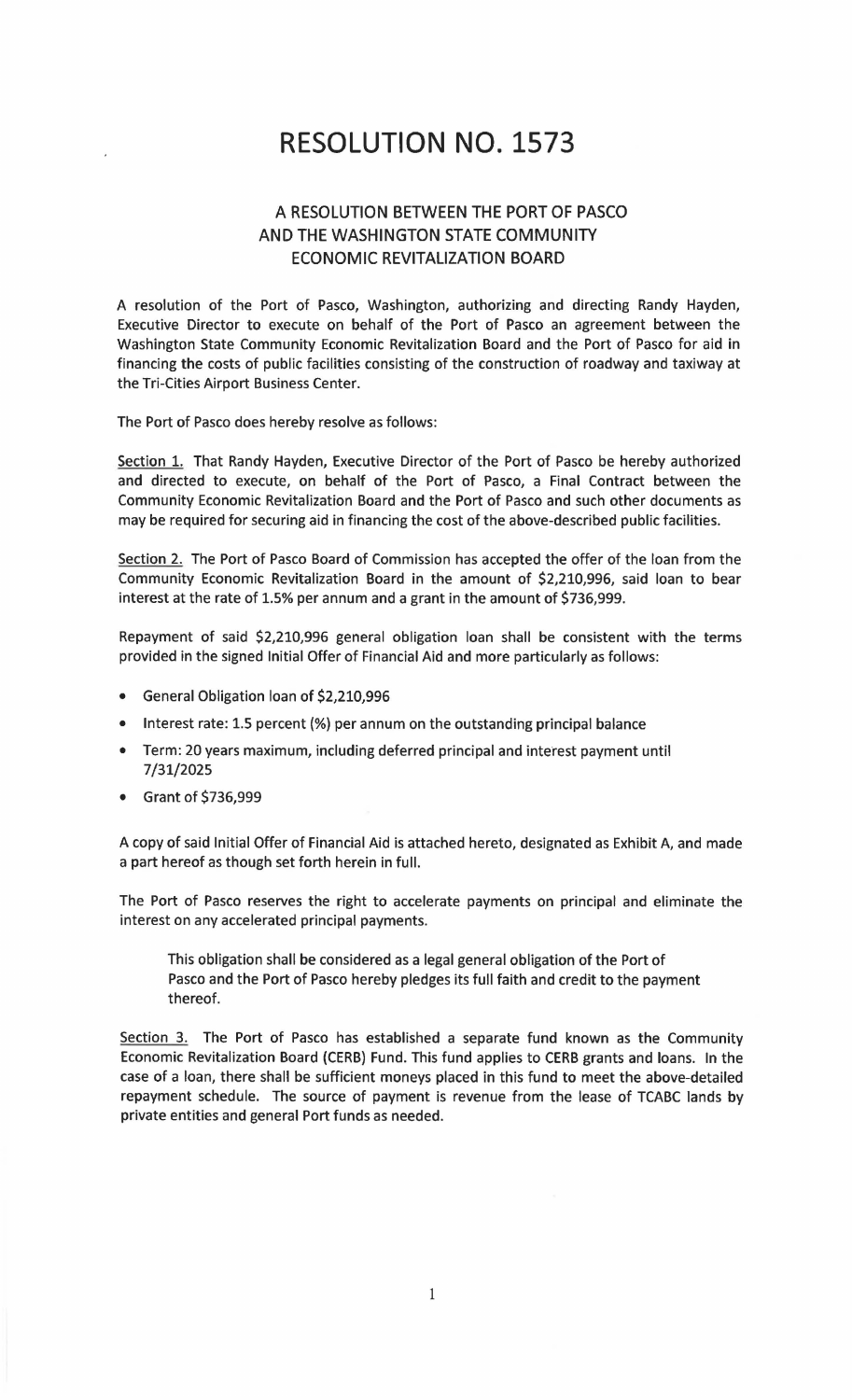## **Exhibit A**

DocuSlgn Envelope 10: 713AEAAB-F06C-4825-BA23-8580093BB224

Project Number: C2022-260 Contract#: S22-790A0-232

#### Washington State Community Economic Revitalization Board

### Initial Offer of Financial Aid

Port of Pasco Federal Tax Number: 91-6001022 Offer Date: January 20, 2022

The Community Economic Revitalization Board (CERB) is authorized by chapter 43.160 RCW to provide funds to political subdivisions to assist in financing the cost of certain public facilities. This Initial Offer of Financial aid is contingent upon the availability of CERB funds. CERB hereby offers to make funds available to the Port of Pasco, hereafter referred to as the "Contractor," in order to aid in financing the cost of, or improvements to, public facilities consisting of Tri-Cities Airport Business Center Road/Taxiway Project as described in the application (hereafter collectively referred to as the "Project").

This offer consists of:

- General Obligation loan of \$2,210,996
- Interest rate: 1.5 percent(%) per annum on the outstanding principal balance
- Term: 20 years maximum, first payment due July 31, 2025
- Grant of \$736,999

This offer is subject to completion of pre-contract conditions, as described in Attachment A.

A final contract shall be developed by CERB prior to disbursement of funds. No project costs incurred prior to this offer date will be reimbursed by CERB. In the event a final contract Is not executed, no CERB funds will be disbursed.

If accepted, this Initial Offer of Financial Aid must be signed and returned to CERB by March 7, 2022.

#### **ACCEPTANCE**

FOR CERB

Docu8igned by: Michael Echanove

Michael Echanove, Vice Chair Community Economic Revitalization Board

Date:  $2/3/2022$  | 1:52 PM EST

FOR THE CONTRACTOR

and light

Randy Hayden, Executive Director Port of Pasco

Date:  $\frac{2/3/2022 + 10:09 \text{ AM } \text{PST}}{2}$